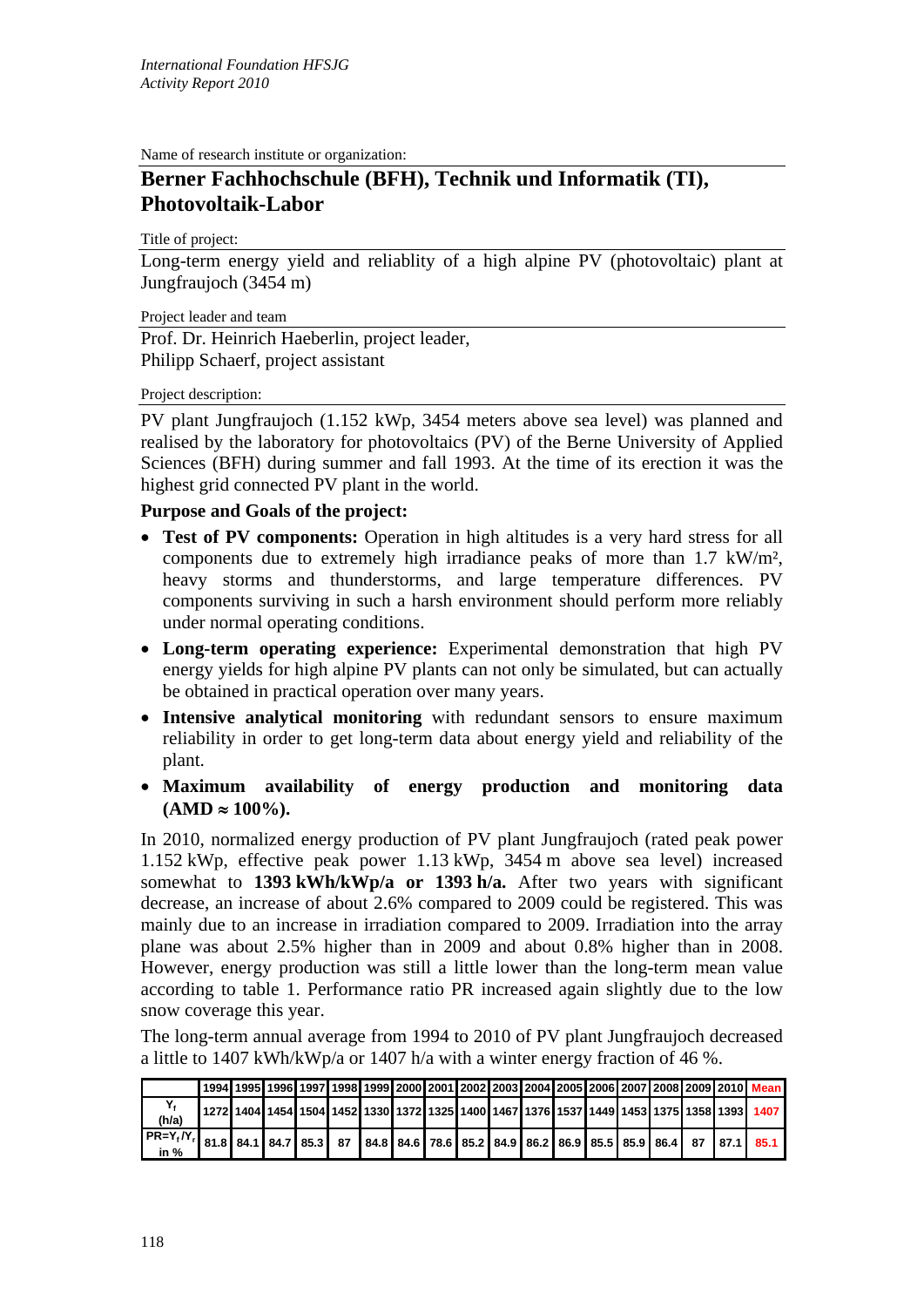**Table 1: Annual energy production (referred to effective STC-power) and performance ratio PR (referred to reference cell irradiance measurement) from 1994 – 2010. Seventeen-year average values are also indicated.** 



A detailed description of the plant, measurement results of earlier years and definitions used can be found in earlier annual reports (2000 - 2009) and in several publications (many publications can be downloaded under www.pvtest.ch) and a book. In 2010, an updated and extended second edition of this book was published. An English translation of this book will be published by Wiley in 2011.

Diagrams similar to fig. 1 for the years  $1994 - 2009$  and normalized monthly diagrams can be downloaded under www.pvtest.ch > plant overview > Jungfraujoch.

Key words:

Grid-connected PV plants, energy yield, high alpine

Internet data bases:

http://www.pvtest.ch

Scientific publications and public outreach 2010:

H. Häberlin: "Photovoltaik – Strom aus Sonnenlicht für Verbundnetz und Inselanlagen", 2010. Electrosuisse-Verlag, CH-8320 Fehraltorf, ISBN 978-3-905214-62-8 and VDE Verlag, Berlin, ISBN 978-3-8007-3205-0 (in German).

Address:

Berner Fachhochschule, Technik und Informatik Fachbereich Elektro- und Kommunikationstechnik Photovoltaiklabor Jlocweg 1 CH-3400 Burgdorf